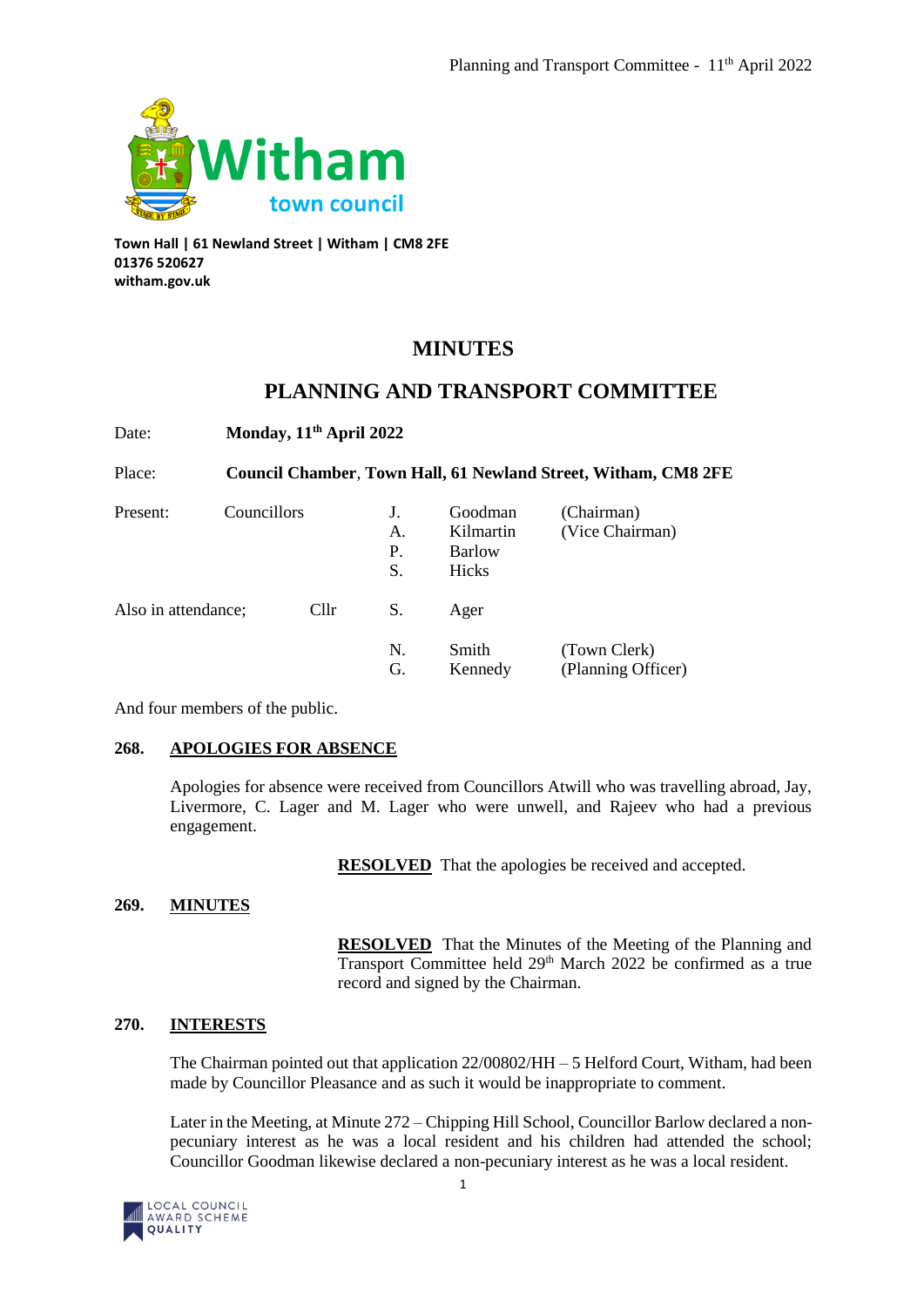Later in the Meeting at Minute 275 – 22/00658/TPO – Podsbrook House, Councillor Barlow declared a non-pecuniary interest as he was a shareholder of Witham Housing Association and Councillor Kilmartin declared a non-pecuniary interest in 22/00696/TPO – 4 Blunts Hall Drive, as she used to live in that road.

At Minute 280 – Safer Essex Roads, Councillor Barlow declared a non-pecuniary interest as he was a neighbour of Mrs Gyford.

#### **271. QUESTIONS AND STATEMENTS FROM THE PUBLIC**

Steve Loeber from White Horse Lane referred to his comments made at the last Meeting and showed photos of the chaos caused by contractors' vehicles blocking access to Bellfields Close earlier that day. He explained that construction of the small bungalow at the end of White Horse Lane had caused these problems and this type of incident would be exacerbated should a school be built on the land at Bellfields. There would be serious disruption and inconvenience to residents and there would be no infrastructure for heavy vehicles. He added that if the school were built there would be insufficient recreational space for the pupils.

John Palombi, Witham and Countryside Society, explained that in the past planning applications requiring access from the contaminated Bellfields site onto the B1018 had been denied on highways grounds. Whilst there was no public access at present onto Bellfields wildlife had flourished and it had become a 'green lung' for a congested road junction. He added that the old school was in a Conservation Area and was on the proposed Heritage List.

Mr Palombi suggested that speed limits on residential roads in Witham should be considered as part of the Neighbourhood Plan process and whilst sympathetic with the correspondent regarding trees at Gimsons, he believed that all trees on the site should have Tree Preservation Orders on them to prevent felling once residents take occupancy.

An email had been received from Penny Screech, a resident of Bellfield Close, raising concerns about the proposals to build a school.

The Chairman thanked everyone for their comments.

#### **272. PLANNING OFFICER'S REPORT**

Members were informed that after consultation with SPS Simon Jesse, a speed survey would be requested for Maldon Road by Blackwater Lane.

A response had been received from the Planning Officer at Braintree District Council regarding the hedge at Ivy Chimneys and an assurance had been given that the planting will be substantial and appropriate.

**RESOLVED** That the information be received and noted.

#### **273. PRE-APPLICATION ADVICE – CC/BTE/27/22/PRE – Chipping Hill Pupil Referral Unit Land off Chipping Hill Primary PRU School**

A report was received regarding the pre-application submission and the options put forward by Essex County Council.

Councillors Barlow and Goodman declared non-pecuniary interests.

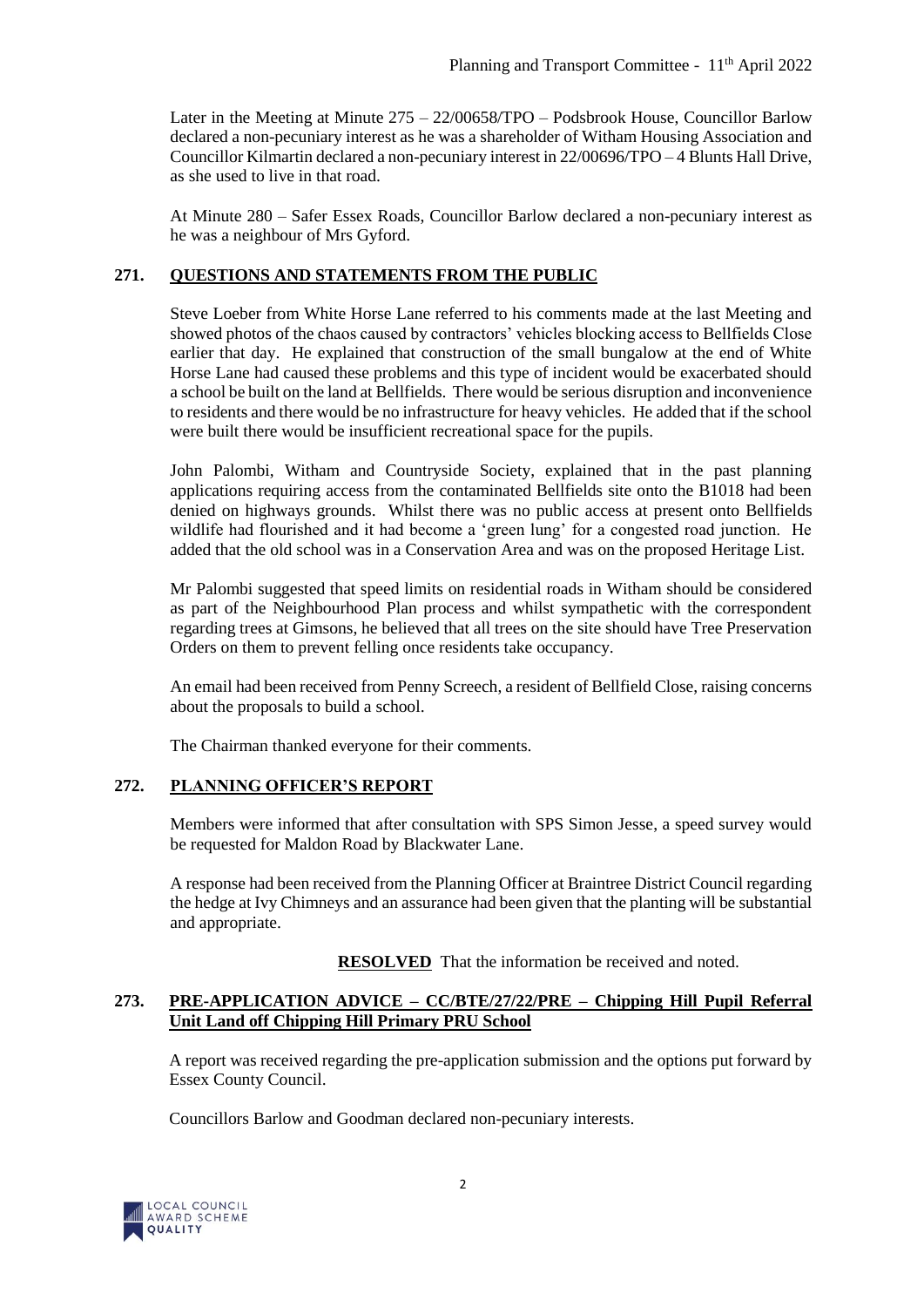Members were informed that the District Council's Planning Department had decided that there should be no more development on White Horse Lane because the road had reached its capacity. As such, it would therefore be apparent that, firstly there could be no access to the immediately adjacent site at Bellfields from Whitehorse Lane and secondly direct access from the Bellfields site on to the B1018 would be unsafe.

The suggestion was made that the Planning Department should be contacted regarding the history of the site including land usage and the highway grounds for refusing applications. It was noted that access to the old school car park was via Church Street and the single track adjacent to the Alms Houses which was totally inadequate and owned by the Witham United Charities.

> **RESOLVED** That a response to the pre-application submission be made to Essex County Council explaining that none of the options are suitable on the grounds of –

- That the contaminated Bellfields site should be protected as a Visually Important Space where wildlife flourishes,
- That Bellfields provided a 'green lung' at a very busy and, at peak times, congested road junction,
- That Bellfields was one of the few habitats for slow worms,
- That the Bellfields site was contaminated and it would be uneconomic to remove the soil,
- That access onto the B1018 would be inappropriate because of the current road conditions and in the past planning applications had been refused as the road network had reached capacity,
- That trees and hedges on the Bellfields site should be protected,
- That access for construction vehicles could not be via the single track onto the current Chipping Hill School site or via White Horse Lane.

**RESOLVED** That contact be made with the Planning Department at Braintree District Council seeking the planning history of the site including the highway reasons that planning applications had been refused when access was required via the B1018.

#### **274. PART 1 APPLICATIONS**

**22/00608/HH 203 Maltings Lane, Witham** Dropped kerb and vehicle crossover to facilitate off-street parking

#### **NO OBJECTION**

**22/00795/HH 12 Turstan Road, Witham** Single Storey side and rear extension

#### **NO OBJECTION**

**22/00803/HH 358 Hatfield Road, Witham** Single storey front extension

#### **NO OBJECTION**

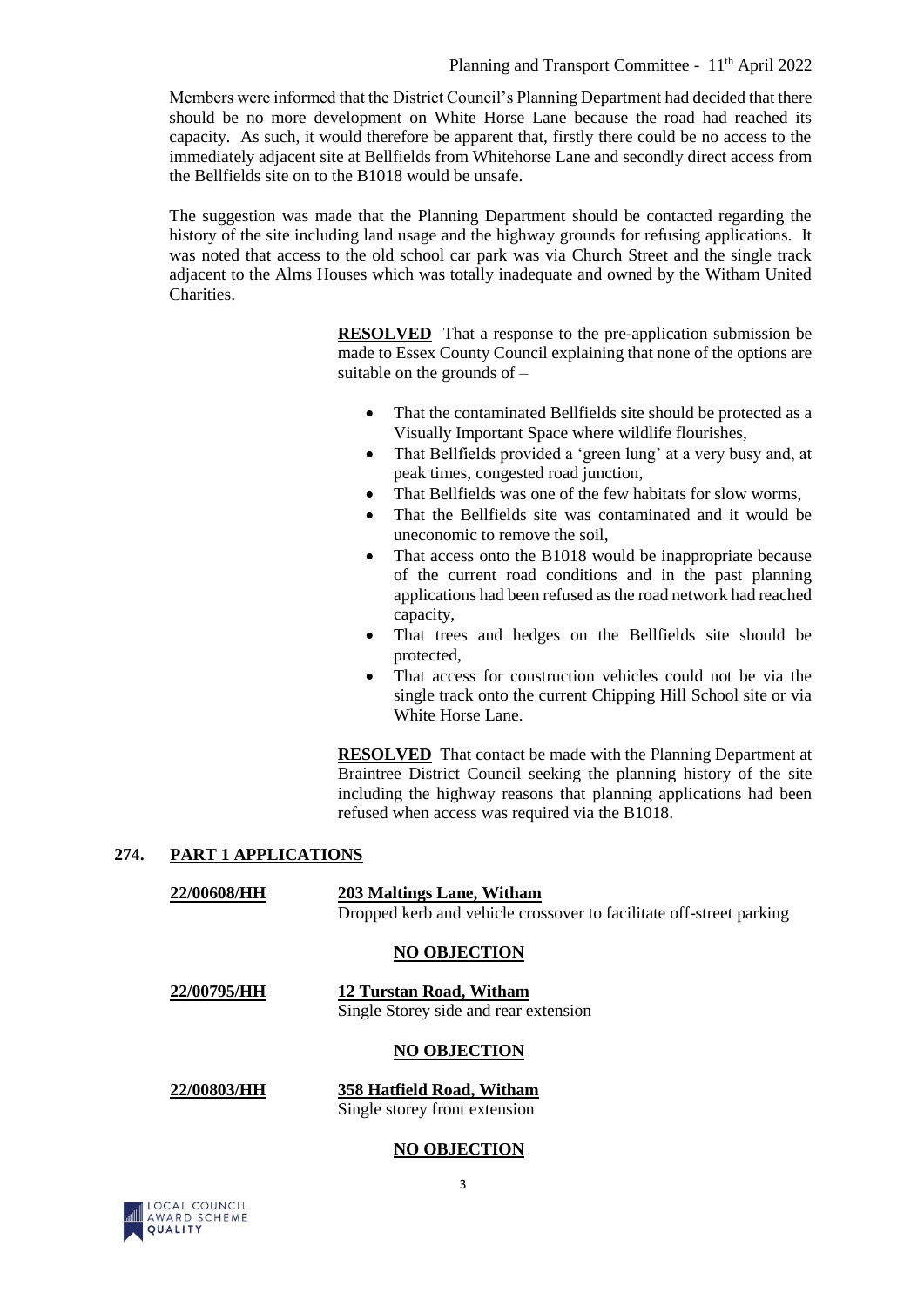#### **22/00802/HH 5 Helford Court, Witham**

Single storey front extension to link existing detached garage with house and part conversion of garage to workshop

As the application had been made by Councillor Pleasance it was agreed that it would be inappropriate to comment.

**RESOLVED** That the application be received and noted.

#### **275. PART 2 APPLICATIONS**

#### **22/00753/TPO Land in front of 2 Whiteways Court, Witham**

Notice of intent to carry out works to trees protected by Tree Preservation Order 7/80 – 2 White Poplars are approx. 40 ft reduce both by 10ft and 8ft off the limbs that are overhanging the road and neighbour's property

Members were informed that there were no details of the application on the District Council's Planning portal.

> **RECOMMEND REFUSAL** on the grounds of lack of information.

#### **22/00664/VAR 7 Hawkins Close, Witham**

Variation of 1 (Approved Plans) of permission 18/02316/REM granted 17.8.2019 for Reserved Matters application following outline approval 18/00947/OUT seeking detailed approval for access, appearance, landscaping, layout and scale for 58 dwellings, public open space, sustainable drainage systems, refuse collection, noise mitigation, broadband provision, electric car charging and landscaping including retention of the Rickstones Road hedgerow onsite and associated development. Variation would allow for – regularisation of provision of a 3 metre wide (rather than 2 metre wide) foot and cycle path near the locally equipped area for play (LEAP) onsite

Members considered that a comprehensive master plan for the whole estate should have been submitted from the outset rather than piecemeal development. Members agreed that a comprehensive cycleway strategy should also be available.

#### **RECOMMEND REFUSAL** on the grounds that

- a 3 metre wide cycle path in this location would be unnecessarily wide,
- lack of connectivity of cycleway and
- unnecessary destruction of hedgerow.

#### **22/00658/TPO Podsbrook, Guithavon Street, Witham**

Notice of intent to carry out works to trees protected by Tree Preservation Order 5/83

Councillor Barlow declared a non-pecuniary interest.

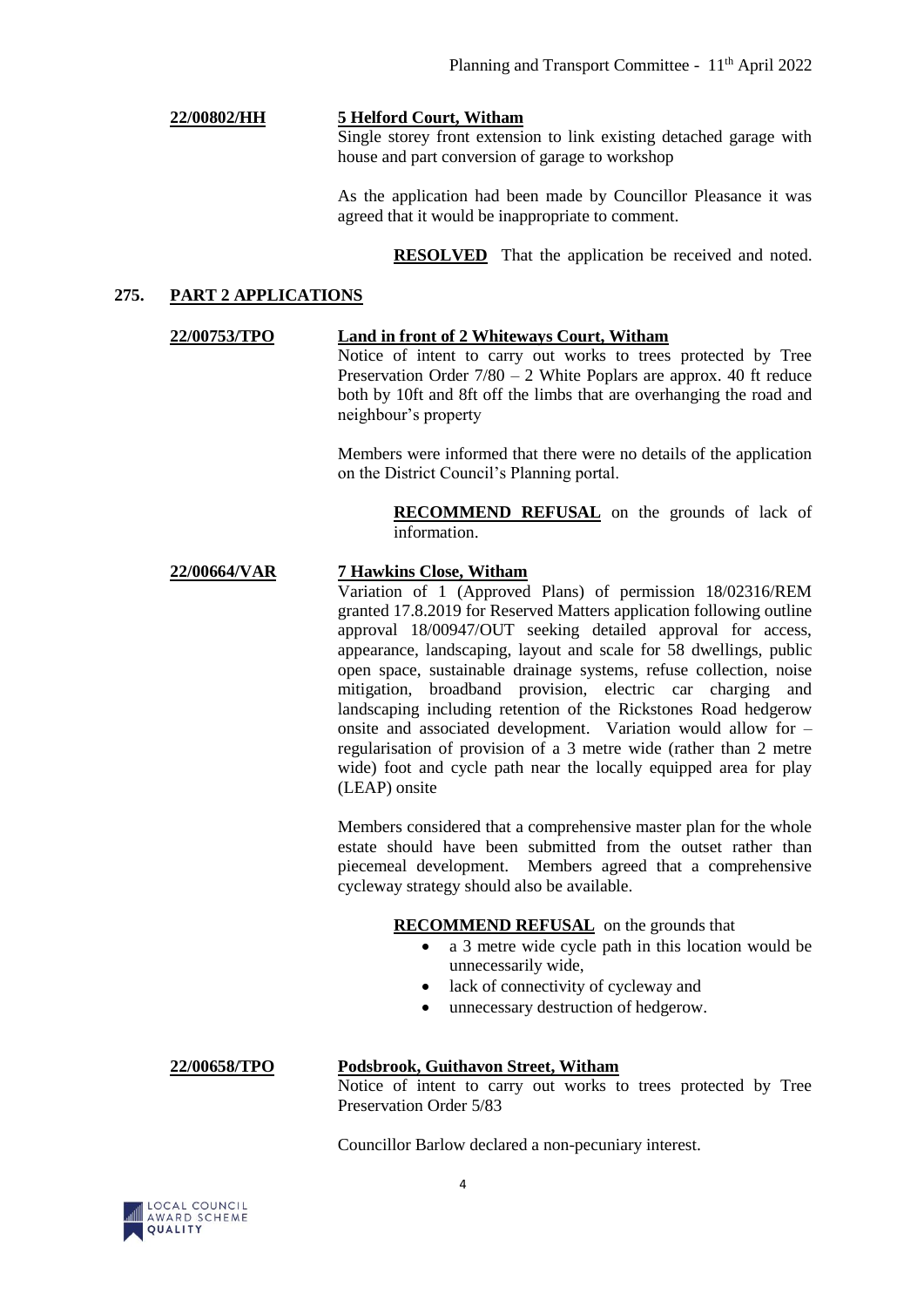The Tree Warden had carried out a site visit and said that the work was relatively modest and no objections should be offered.

> **NO OBJECTION** subject to the advice of the District Council's Landscape Officer.

**22/00706/ADV Colemans Bridge Industrial Estate, Colemans Bridge, Witham** Display of single illuminated 48 sheet digital advertisement

> Members agreed that the proposed display should be refused on highway safety grounds.

> > **RECOMMEND REFUSAL** on the grounds of highways safety as the digital display would distract motorists at this busy light controlled junction.

#### **22/00647/FUL Josephs Barn, Hatfield Road, Witham**

Erection of a two storey building to provide 309m2 of floor space (1.5m high and above) of office accommodation (Use Class  $E(g)$ (Offices)(i)) and/or Special Educational Needs Facility (use class  $F1(a)$ ) together with associated landscaping and parking.

Members agreed that the original decision to offer no objection should stand but as new planning policies were now in place with regard to climate change the building should comply and have 'green measures' such as solar panels, installed.

> **NO OBJECTION** subject to a suitable bin store area commensurate with the number of office units permitted and complying with new planning policies in relation to climate change.

# **22/00696/TPO 4 Blunts Hall Drive, Witham**

Notice of intent to carry out works to tree protected by TPO 2a/&% - Prune Holly Hedge located at right boundary reduce height by up to 1m and trim to tidy – general maintenance

Councillor Kilmartin declared a non-pecuniary interest as she used to live on Blunts Hall Drive.

The Tree Warden had advised that whilst there would be no objections to the actual work, no pruning could now be undertaken because of the bird nesting season.

> **NO OBJECTION** subject to the work being undertaken outside of the bird nesting season.

#### **22/00734/HH 4 Seaborn Drive, Witham**

Conversion of loft with erection of dormer roof extension to front and rear roof slopes

> **NO OBJECTION** subject to compliance with any covenants.

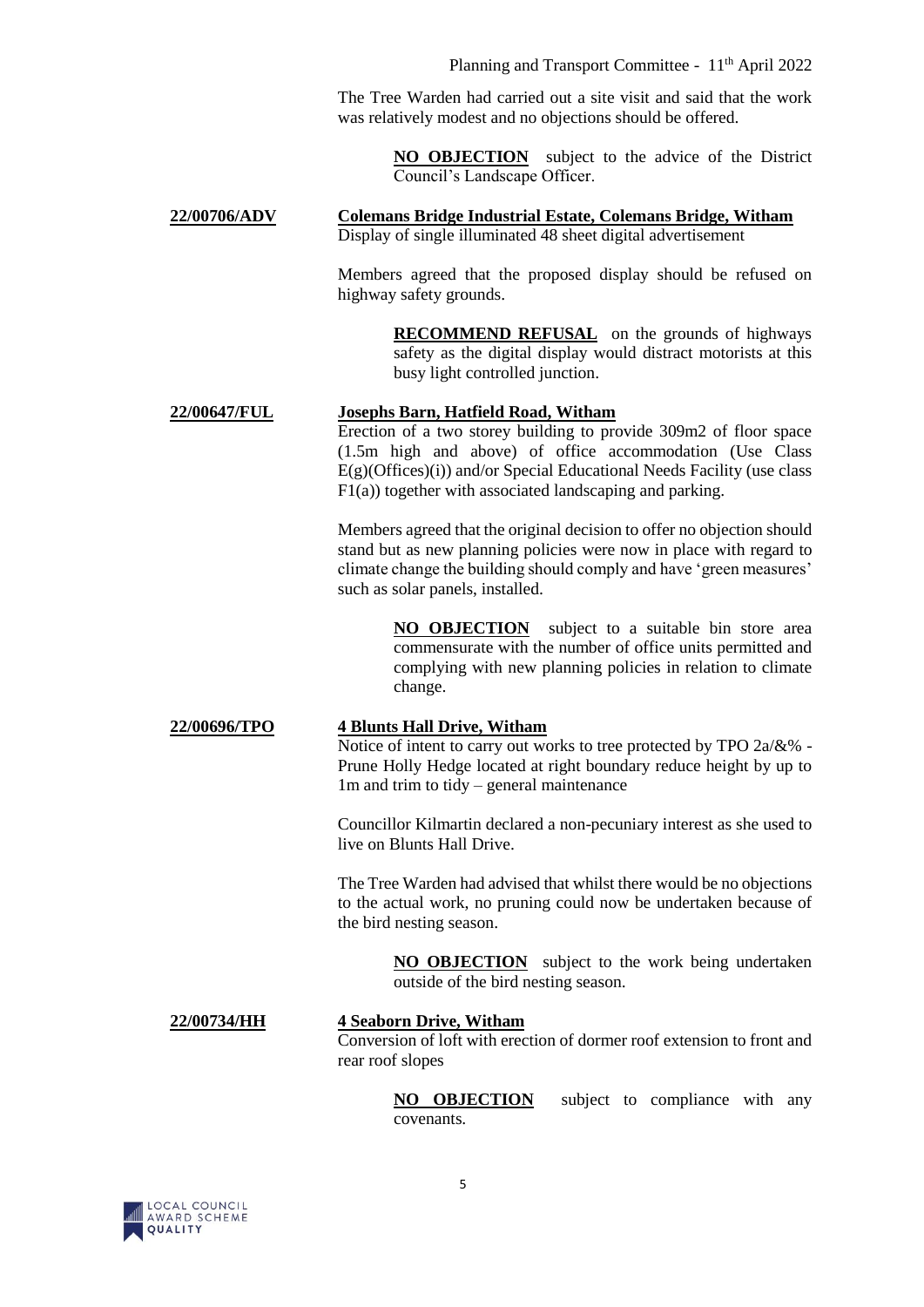#### **276. REVISED PLANS**

There were no revised plans to consider.

#### **277. DECISIONS**

The decisions on Planning Applications pertaining to Witham were received.

**RESOLVED** That the decisions be received and noted.

#### **278. A120 BRAINTREE TO A12**

A project newsletter was received.

It was suggested that the Town Council should be involved in local consultations and it would be useful to be informed of local surveys.

**RESOLVED** That the newsletter be received and noted.

#### **279. CYCLING DEVELOPMENT WORKING GROUP**

The Minutes form the Cycling Development Group were received.

**RESOLVED** That the Minutes be received and noted.

#### **280. SAFER ESSEX ROADS**

A copy email was received from Mrs Gyford suggesting that certain roads in Witham should be made 20 mph zones.

Councillor Barlow declared a non-pecuniary interest.

Members were reminded that it was the Town Council's policy for a 20 mph limit to be introduced on all residential roads but there had been a reluctance on the part of Essex County Council to take this forward unless speed reduction measures were in place.

> **RESOLVED** That a letter be sent to Essex County Council supporting Mrs Gyford's suggestion but asking that consideration be given that all residential roads in Witham be subject to 20 mph limit in line with Town Council's aspirations, with copies sent to Essex County Councillors Louis and Playle.

#### **281. GIMSONS DEVELOPMENT**

A letter was received from Mr Belchambers concerning trees on the Gimsons Development.

Members noted Mr Belchambers' concerns that the safety netting on the sports field caused a noise nuisance to residents in River View which had been part of a planning application.

Members agreed that an item should be put on the next Agenda to consider requesting that all remaining trees on the Gimsons' site should be subject to a Tree Preservation Order.

**RESOLVED** That the letter be received and noted.